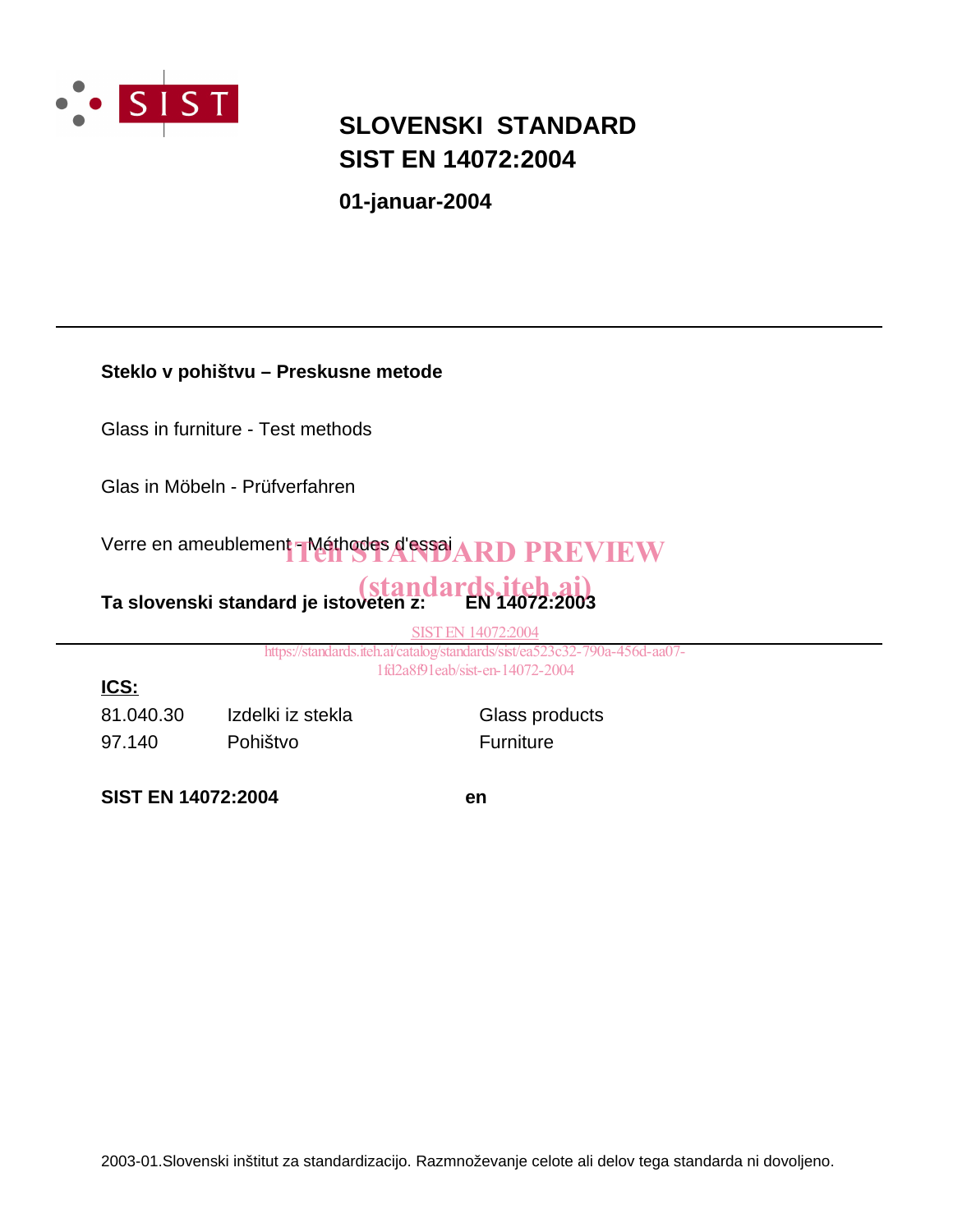

# iTeh STANDARD PREVIEW (standards.iteh.ai)

SIST EN 14072:2004 https://standards.iteh.ai/catalog/standards/sist/ea523c32-790a-456d-aa07- 1fd2a8f91eab/sist-en-14072-2004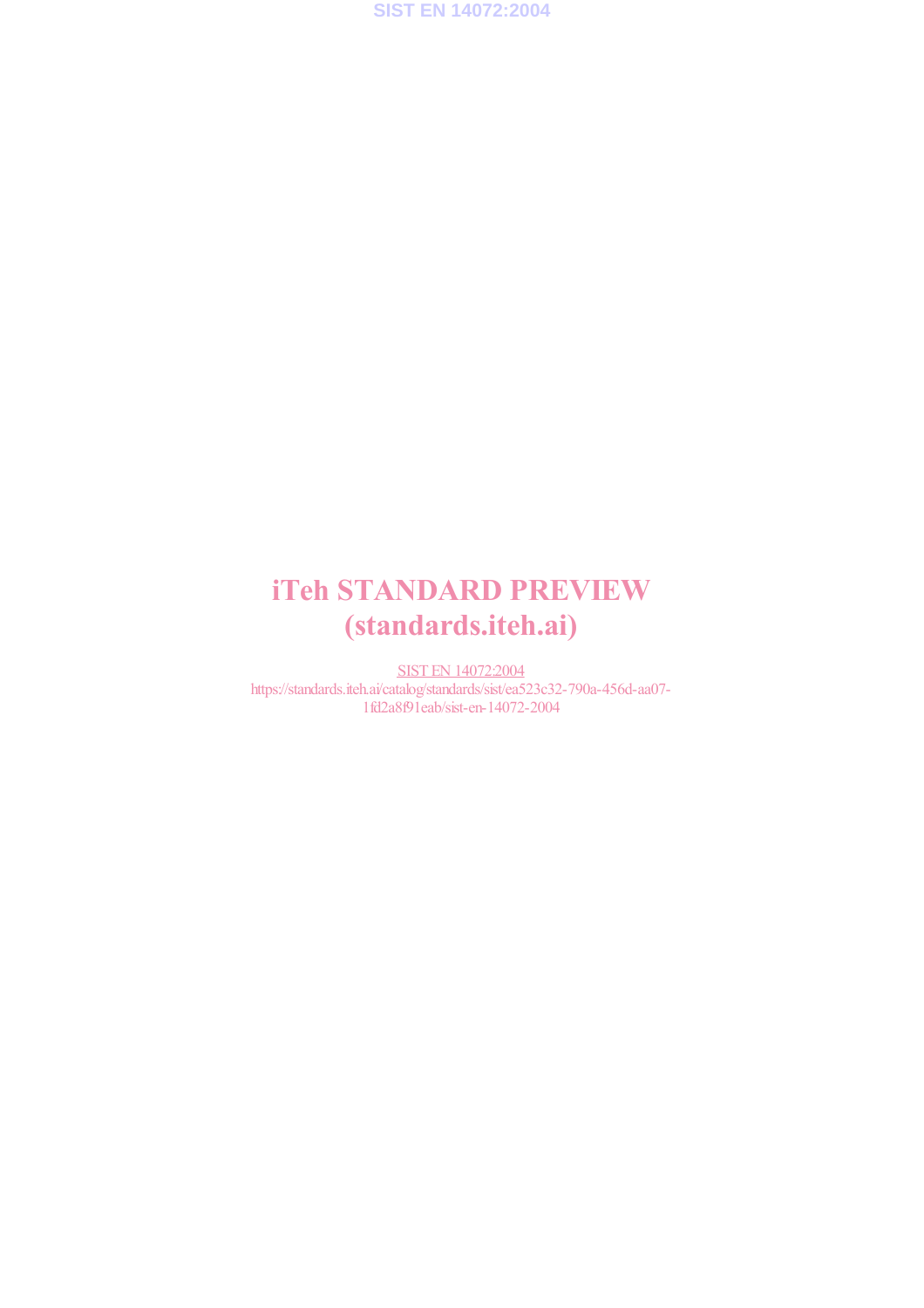#### **SIST EN 14072:2004**

# EUROPEAN STANDARD NORME EUROPÉENNE EUROPÄISCHE NORM

## **EN 14072**

November 2003

ICS 81.040.30; 97.140

English version

### Glass in furniture - Test methods

Verre en ameublement - Méthodes d'essai Glas in Möbeln - Prüfverfahren

This European Standard was approved by CEN on 8 September 2003.

CEN members are bound to comply with the CEN/CENELEC Internal Regulations which stipulate the conditions for giving this European Standard the status of a national standard without any alteration. Up-to-date lists and bibliographical references concerning such national standards may be obtained on application to the Management Centre or to any CEN member.

This European Standard exists in three official versions (English, French, German). A version in any other language made by translation under the responsibility of a CEN member into its own language and notified to the Management Centre has the same status as the official versions.

CEN members are the national standards bodies of Austria, Belgium, Czech Republic, Denmark, Finland, France, Germany, Greece, CEN members are me national standards bodies of Austria, Belgium, Czech Republic, Denmark, Finland, France, Germany, Greece,<br>Hungary, Iceland, Ireland, Italy, Luxembourg, Malta, Netherlands, Norway, Portugal, Slovakia, Spa Kingdom.

## (standards.iteh.ai)

SIST EN 14072:2004 https://standards.iteh.ai/catalog/standards/sist/ea523c32-790a-456d-aa07- 1fd2a8f91eab/sist-en-14072-2004



EUROPEAN COMMITTEE FOR STANDARDIZATION COMITÉ EUROPÉEN DE NORMALISATION EUROPÄISCHES KOMITEE FÜR NORMUNG

**Management Centre: rue de Stassart, 36 B-1050 Brussels**

© 2003 CEN All rights of exploitation in any form and by any means reserved worldwide for CEN national Members.

Ref. No. EN 14072:2003 E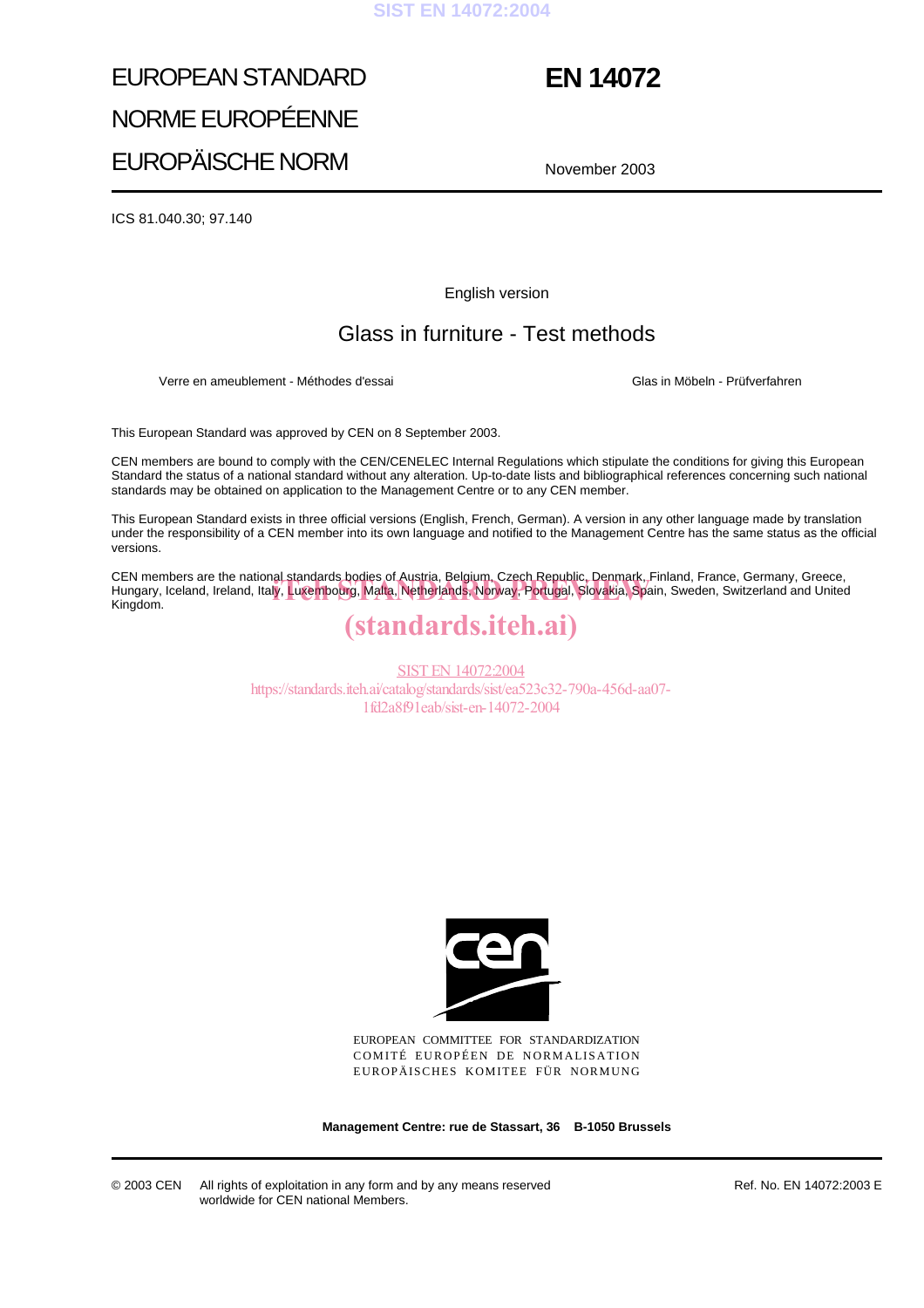### **SIST EN 14072:2004**

### EN 14072:2003 (E)

## **Contents**

| 1                                                                                            |  |  |
|----------------------------------------------------------------------------------------------|--|--|
| $\overline{2}$                                                                               |  |  |
| 3<br>3.1<br>3.2                                                                              |  |  |
| $\blacktriangle$<br>4.1<br>4.2<br>4.3<br>4.4<br>4.5<br>4.5.1<br>4.5.2<br>4.5.3<br>4.6<br>4.7 |  |  |
| 5                                                                                            |  |  |
| 6                                                                                            |  |  |
| 7                                                                                            |  |  |
| 8                                                                                            |  |  |
|                                                                                              |  |  |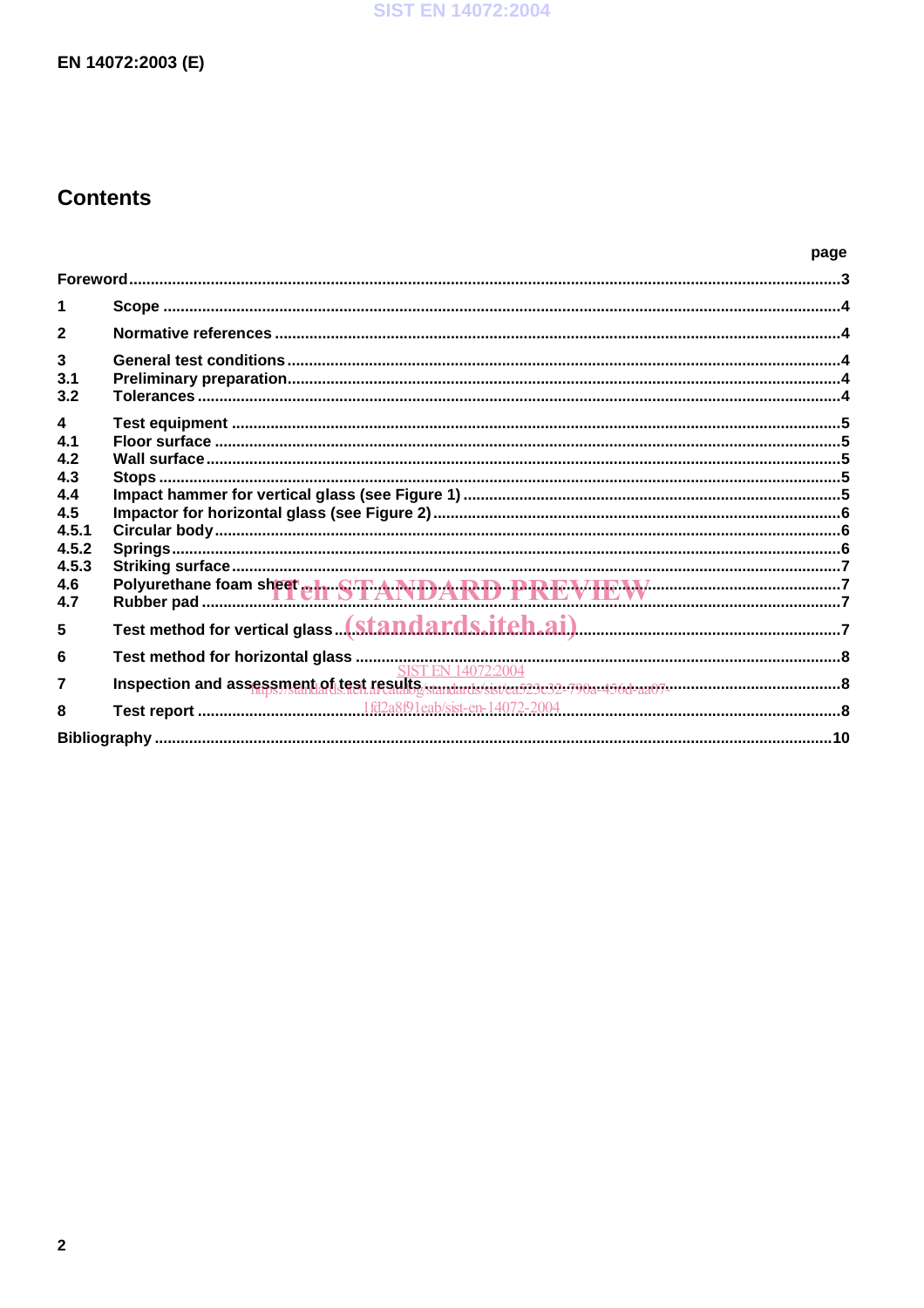### **Foreword**

This document (EN 14072:2003) has been prepared by Technical Committee CEN /TC 207, "Furniture", the secretariat of which is held by UNI.

This European Standard shall be given the status of a national standard, either by publication of an identical text or by endorsement, at the latest by May 2004, and conflicting national standards shall be withdrawn at the latest by May 2004.

According to the CEN/CENELEC Internal Regulations, the national standards organizations of the following countries are bound to implement this European Standard: Austria, Belgium, Czech Republic, Denmark, Finland, France, Germany, Greece, Hungary, Iceland, Ireland, Italy, Luxembourg, Malta, Netherlands, Norway, Portugal, Slovakia, Spain, Sweden, Switzerland and the United Kingdom.

# iTeh STANDARD PREVIEW (standards.iteh.ai)

SIST EN 14072:2004 https://standards.iteh.ai/catalog/standards/sist/ea523c32-790a-456d-aa07- 1fd2a8f91eab/sist-en-14072-2004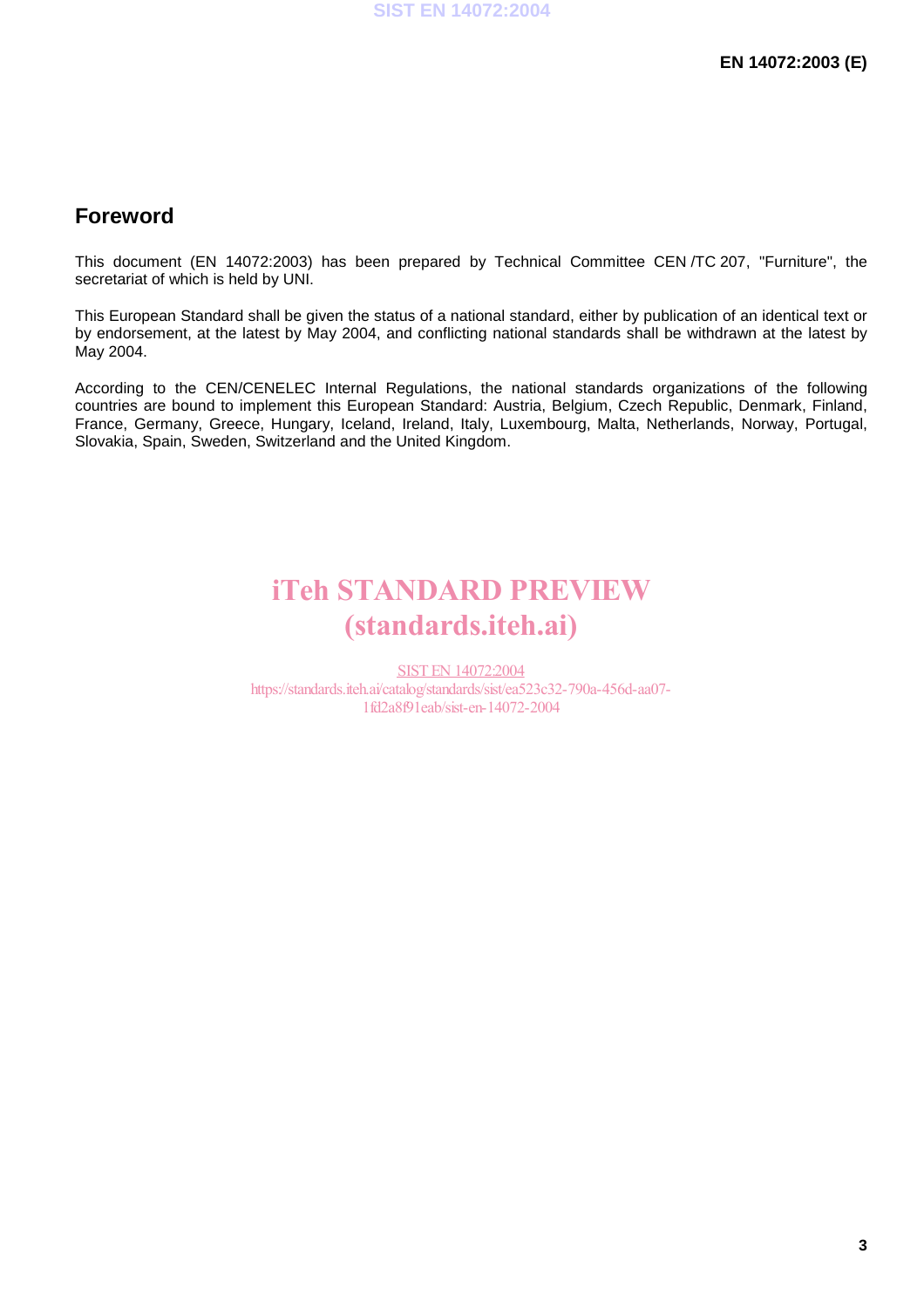#### **1 Scope**

This European Standard specifies test methods for horizontal and vertical glass used in furniture. It applies to both flat and curved glass.

The test methods can be applied to furniture in all fields of application from domestic to contract use.

The test methods are designed to represent forces caused by impacts with parts of the human body.

The test methods do not apply to glass shelves nor to glass supported over its entire area, including wall fixed mirrors.

The standard does not apply to testing and classification of the glass itself as covered by EN 12600.The standard does not include any requirements.

#### **2 Normative references**

This European Standard incorporates, by dated or undated reference, provisions from other publications. These normative references are cited at the appropriate places in the text and the publications are listed hereafter. For dated references, subsequent amendments to or revisions of any of these publications apply to this European Standard only when incorporated in it by amendment or revision. For undated references, the latest edition of the<br>publication referred to applies (including amendments). publication referred to applies (including amendments).

EN ISO 2439, Flexible cellular polymeric materials — Determination of hardness (indentation technique) (ISO 2439:1997, including Technical Corrigendum 1:1998) SIST EN 14072:2004

ISO 7619, Rubber — Determination of indentation hardness by means of pocket hardness meters  $1$ eab/sist-en- $140$ 

#### **3 General test conditions**

#### **3.1 Preliminary preparation**

Unless otherwise specified in a requirement document, the following conditions apply:

Before any of the tests are commenced, the item shall be old enough to ensure that it has developed its full strength. At least four weeks in normal indoor conditions shall have elapsed between manufacturing (or assembly) and testing in the case of glued joints in timber etc.

The furniture shall be tested as delivered. If of knockdown type, it shall be assembled according to the instructions supplied with the furniture. If the furniture can be assembled or combined in different ways, the most adverse combination shall be used for each test. The same is valid for units that can be combined with other units or components.

The tests shall be carried out in indoor conditions, but if during a test the temperature is outside the range of 15° C to 25° C, the maximum and/or minimum temperature shall be recorded in the test report.

Tighten all assembly fittings before testing.

#### **3.2 Tolerances**

Unless otherwise stated, the following tolerances apply:

- Masses:  $\pm$  0,5 % of the nominal mass;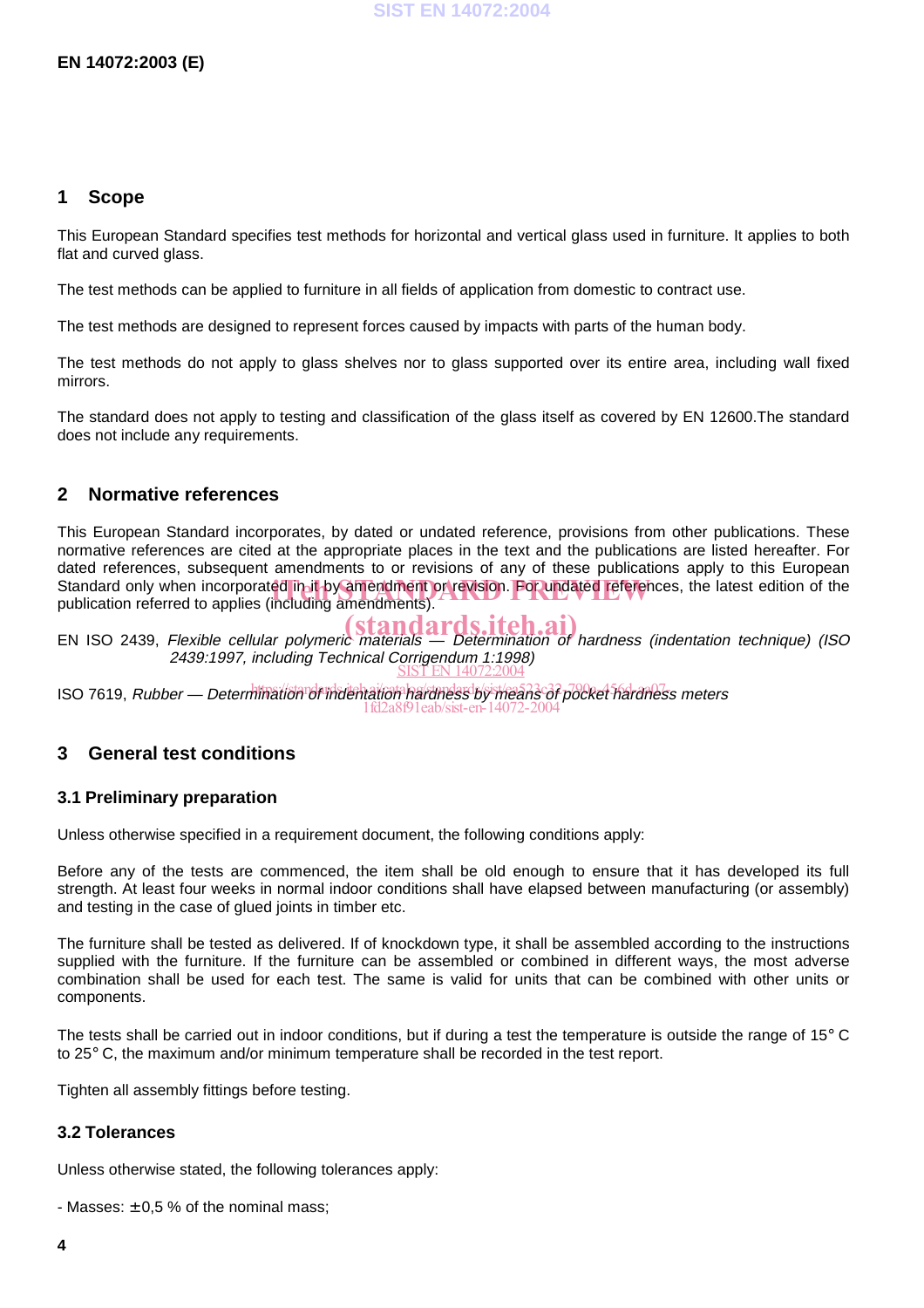- Dimensions:  $\pm$  1,0 mm of the nominal dimension;
- Angles:  $\pm 2^{\circ}$  of the nominal angle.

#### **4 Test equipment**

#### **4.1 Floor surface**

The floor surface shall be a rigid, horizontal and flat surface.

#### **4.2 Wall surface**

The wall surface shall be a rigid, vertical and flat surface.

#### **4.3 Stops**

To prevent the sample from sliding, stops shall not be higher than 12 mm except in cases where the design of the sample necessitates the use of higher stops, in which case the lowest stop that will prevent the sample from sliding shall be used.

#### **4.4 Impact hammer for vertical glass (see Figure 1)**

A cylindrical pendulum head, assembly  $(1 + 2 + 3)$  in Figure 1, with a mass of  $(6.5 \pm 0.07)$  kg, supported from a pivot by a cold drawn seamless steel tube of 38 mm in diameter and with a wall thickness of 2 mm (4 in Figure 1). pivot by a cold drawn seamless steel tube of so film in diameter and with a wall thickness of 2 mm (4 in Figure 1).<br>The mass of the steel tube shall be  $(2\pm 0.2)$  kg. The distance between the pivot and the centre of grav pendulum head shall be 1 m. A low friction bearing shall pivot the pendulum arm.

> SIST EN 14072:2004 https://standards.iteh.ai/catalog/standards/sist/ea523c32-790a-456d-aa07- 1fd2a8f91eab/sist-en-14072-2004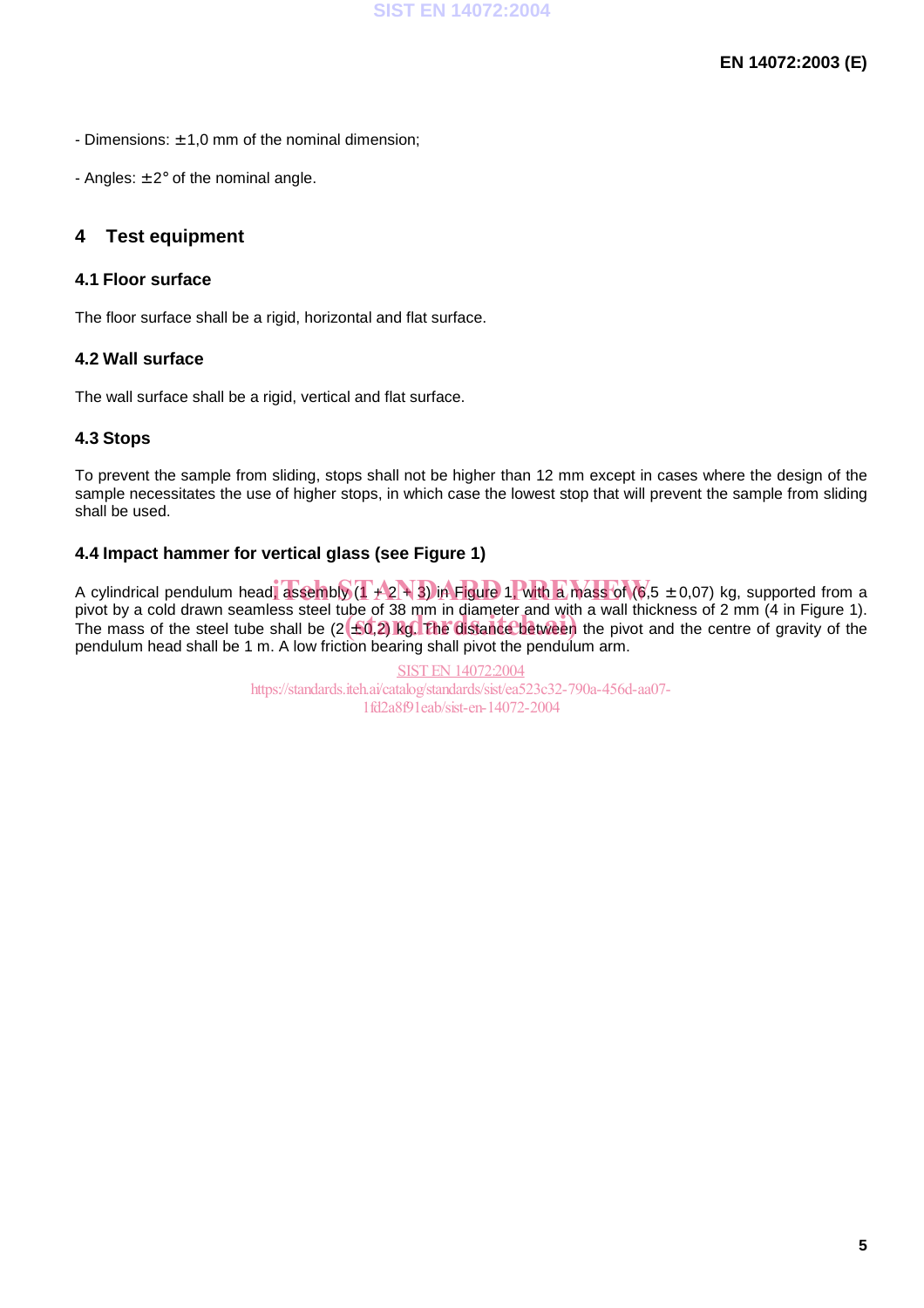Dimensions in mm



#### **Key**

#### 1 Pendulum head, steel mass 6,4 kg iTeh STANDARD PREVIEW andards.iteh.ai)

2 Hardwood

#### SIST EN 14072:2004

- 3 Rubber 50 IRHD (ISO 3619) lards.iteh.ai/catalog/standards/sist/ea523c32-790a-456d-aa07-
- 4 Pendulum arm, length 950 mm; high tensile steel tube Ø 38 x 2 1fd2a8f91eab/sist-en-14072-2004
- 5 Pivot / low friction bearing

#### **Figure 1 — Impactor for vertical glass**

#### **4.5 Impactor for horizontal glass (see Figure 2)**

#### **4.5.1 Circular body**

The circular body shall be 200 mm in diameter, separated from the striking surface by helical compression springs and free to move relative to it on a line perpendicular to the plane of the central area of the striking surface. The body and associated parts minus the springs shall have a mass of  $(17 \pm 0.1)$  kg and the whole apparatus, including mass, springs and striking surface, shall have a mass of  $(25 \pm 0.1)$  kg.

#### **4.5.2 Springs**

Springs shall be such that the combined spring system has a nominal spring rate of  $(6,9 \pm 1)$  N/mm and the total friction resistance of the moving parts is between 0,25 N and 0,45 N.

The spring system shall be compressed to an initial load of (1040  $\pm$  5) N (measured statically) and the amount of spring compression movement available from the initial compression point to the point where the springs become fully closed, shall be not less than 60 mm.